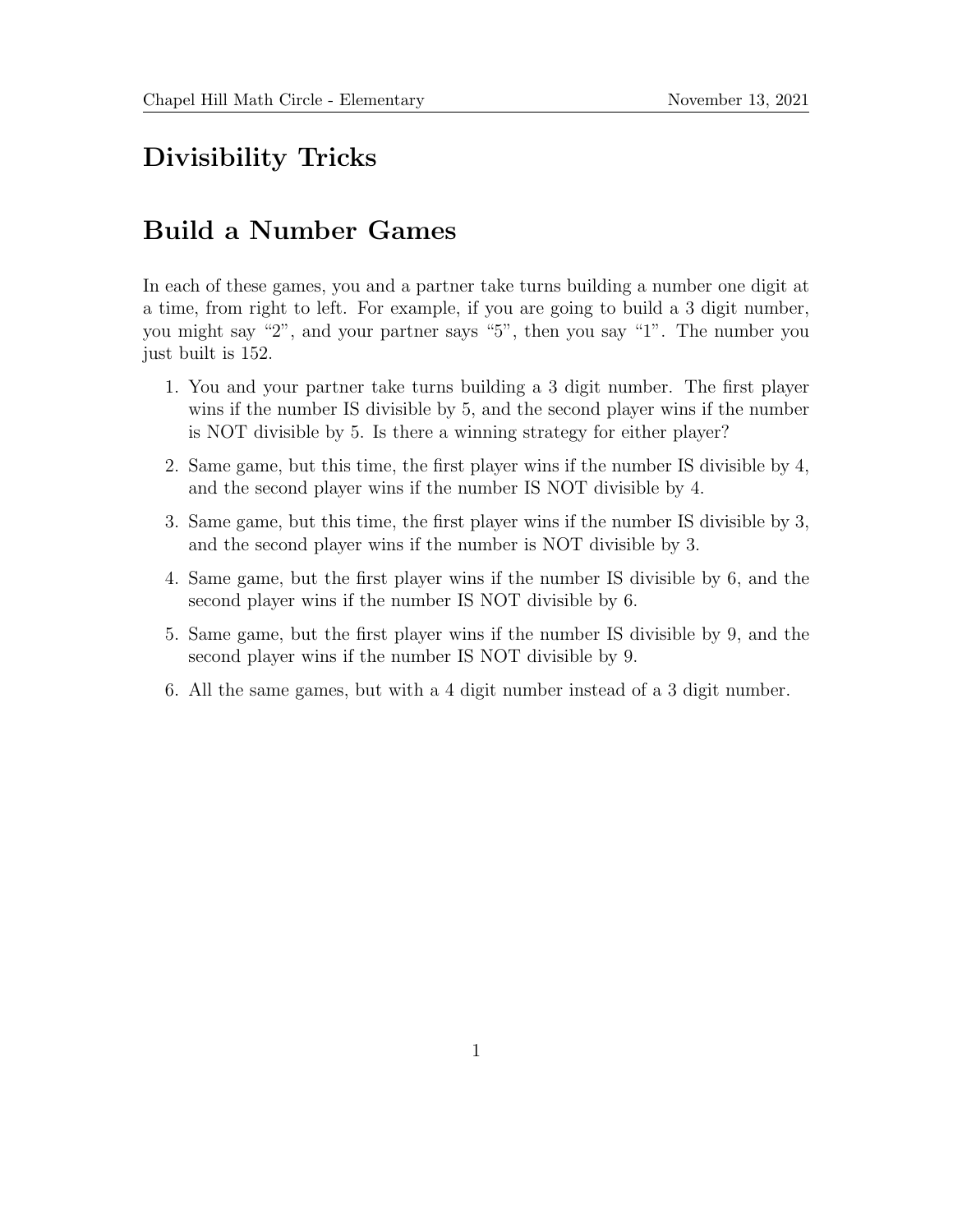## Guess the Missing Digit Tricks

1. Write down a 5 digit number. Underneath it, write down the number you get by reversing the digits. So if you started with 43861, your second number will be 16834. Subtract the smaller number from the bigger number. Now read your answer out to your instructor, but leave out the last digit. Your instructor will guess the last digit.

How does this game work?

2. Write down a 3 digit number. Then write down the 3 digit number you get by reversing the digits. Put all 6 digits in a row to make a 6 digit number. So if your first 3 digit number was 472, your 6 digit number will be 472274, a "palindrome" number. Multiply your palindrome number by any 1 or 2 digit number of your choosing. Read all the digits except the last one to your instructor. Your instructor will guess the last digit.

How does this game work?